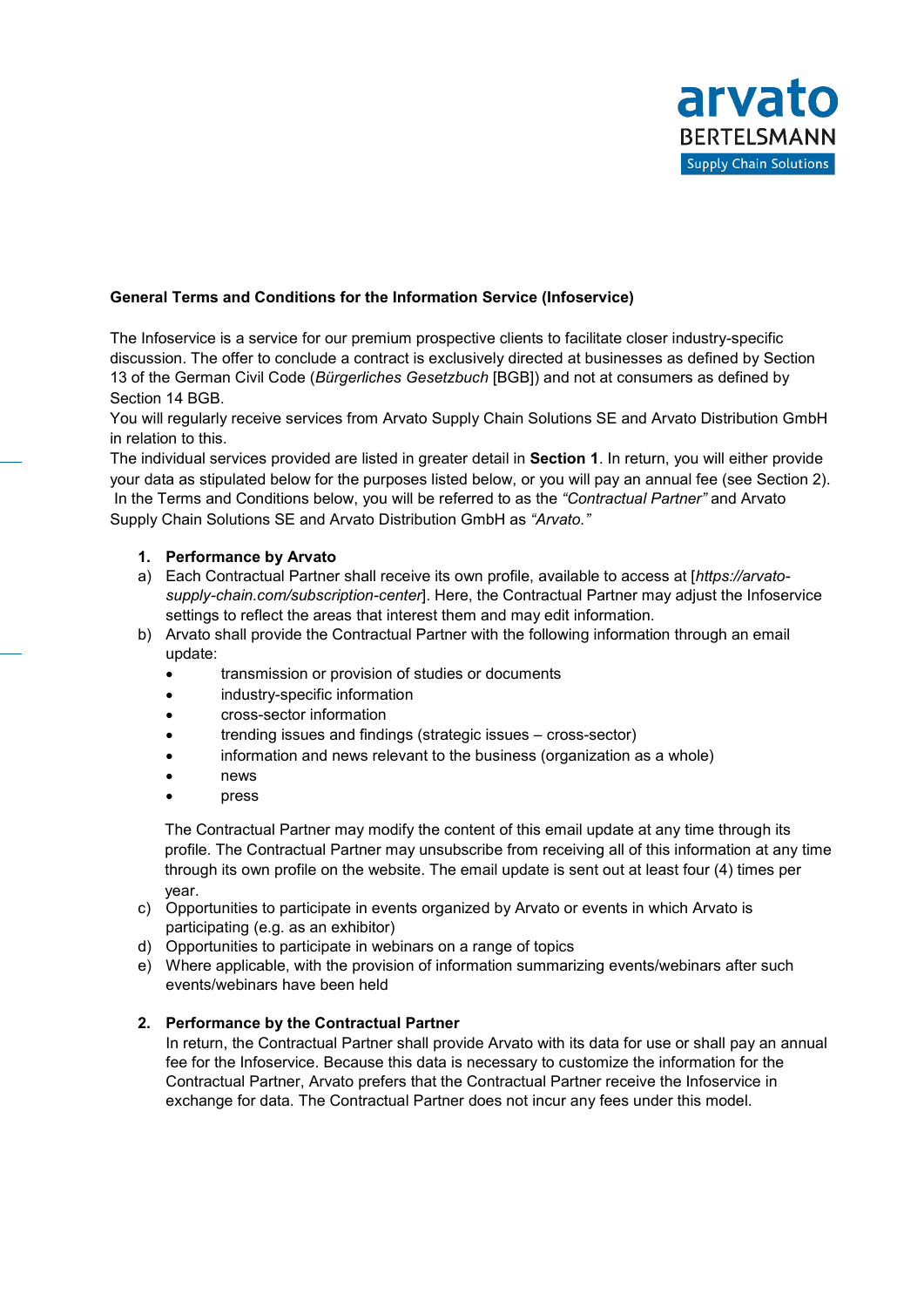#### Page 2/3

Should the Contractual Partner wish to access our information under alternative conditions, it must contact marketing@arvato-supply-chain.com to request this. In this case, the Contractual Partner shall receive non-personalize information for which an annual fee is paid.

## **3. Use of data**

Arvato uses the Contractual Partner's data to provide personalized information. To do so, the Contractual Partner must provide the following data:

- first name
- last name
- email

This data shall be processed and analyzed as follows:

The data is used to analyze click behavior in emails as well as on the website. The resulting findings are used to optimize usability and technical aspects. Optimizing usability helps with the creation and/or optimization of content/topics provided on our website and by email. To gain a holistic view, we combine the data you provide, insights gleaned from click behavior and information about tracking and marketing tools, please see *[https://arvato-supply-chain.com/dataprotection]*. These tools allow us to generate general and individual knowledge about click behavior on the website, e.g. downloading documents, registrations using forms, telephone numbers and email addresses clicked on, participation in events, email openings and clicks as well as time spent on the website until leaving the website. In addition, we reserve the right to use the data generated to facilitate a personalized approach or to use it to automate and optimize marketing activities and processes on the basis of the knowledge gained.

Usage data generated by the services rendered through the Infoservice, e.g. whitepaper downloads, webinar participation, event participation or business updates, will be automatically deleted by the Infoservice four (4) months after termination. Individual or earlier deletion of the data entered may be agreed at any time by emailing [marketing@arvato-supply-chain.com.](mailto:marketing@arvato-supply-chain.com)

The Contractual Partner may revoke the use of the email address provided at any time *[https://arvato-supply-chain.com/subscription-center*]. In this case, Arvato is no longer obligated to render the contractually agreed services as stipulated under Section 1 or 2. To begin receiving emails again, the Contractual Partner must provide a different email address or contact [marketing@arvato-supply-chain.com.](mailto:marketing@arvato-supply-chain.com)

## **4. Termination of the Infoservice**

The Infoservice contract may be terminated by the Contractual Partner at the end of each year.

# 5. **Cancellation of the Infoservice**

Arvato is entitled to cancel the Infoservice at any time. In this case, the Contractual Partner shall have no further claims against Arvato. In particular, the Contractual Partner may not demand performance.

In this case, fees already paid shall be refunded.

## **6. Final provisions**